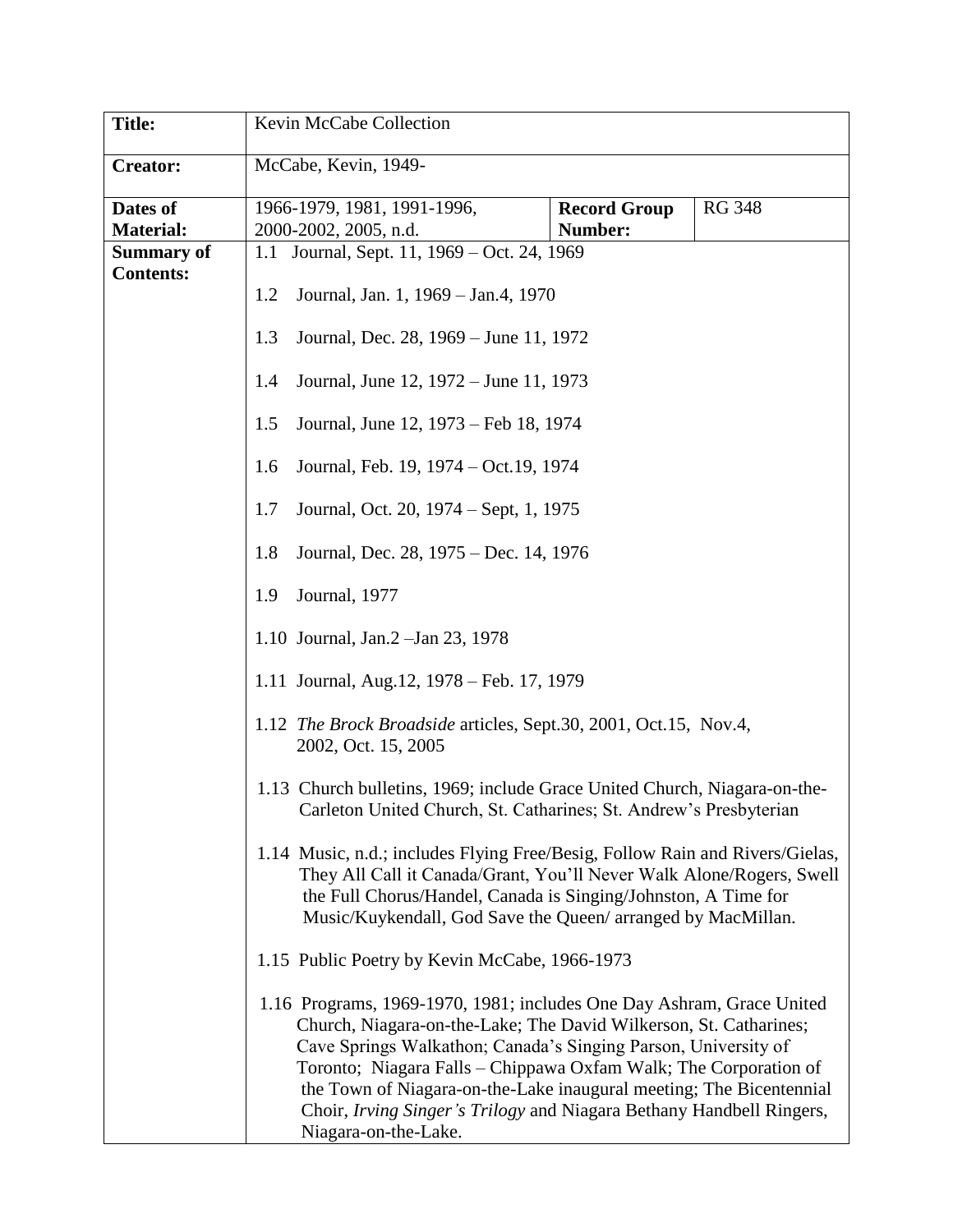|                                                         | 1.17 Various items, 1969, 1981, n.d.; includes clipping, part of a speech to<br>educators, Virgil council agenda and notes and Rhymes and Reasons<br>by Kevin McCabe.                                                                                                                                                                                                                               |  |  |
|---------------------------------------------------------|-----------------------------------------------------------------------------------------------------------------------------------------------------------------------------------------------------------------------------------------------------------------------------------------------------------------------------------------------------------------------------------------------------|--|--|
|                                                         | 1.18 Correspondence, 1968-1969, 2000<br>1.19 Gracefully Speaking: newsletter of the Grace Mennonite Church,<br>St. Catharines, 1991 - 1996                                                                                                                                                                                                                                                          |  |  |
|                                                         | 1.20 <i>Brock University Journal of Ancient Studies</i> , 1991-1992 volumes 1:1<br>and $1:2$ ,                                                                                                                                                                                                                                                                                                      |  |  |
| <b>Physical</b>                                         | 12.5 cm of textual records; includes: 11 journals, programs, sheet music,                                                                                                                                                                                                                                                                                                                           |  |  |
| Description /<br><b>Condition:</b>                      | newsletters and poetry                                                                                                                                                                                                                                                                                                                                                                              |  |  |
| Administrative/<br><b>Biographical</b><br><b>Sketch</b> | Kevin McCabe received his PhD in Roman Studies from McMaster<br>University. He has taught at The University of Regina, Nipissing University<br>and Brock University. He was the editor of Gracefully Speaking: newsletter<br>of the Grace Mennonite Church and The Poetry of Old Niagara. He is also the<br>co- editor of The Poetry of Lucy Maud Montgomery and The Lucy Maud<br>Montgomery Album. |  |  |
| <b>Location:</b>                                        | <b>Brock University Archives</b>                                                                                                                                                                                                                                                                                                                                                                    |  |  |
| <b>Source</b><br><b>Information:</b>                    | Kevin McCabe donated this collection to Brock University Archives prior to<br>2006.                                                                                                                                                                                                                                                                                                                 |  |  |
| <b>Subject</b><br><b>Headings:</b>                      | McCabe, Kevin<br>600                                                                                                                                                                                                                                                                                                                                                                                |  |  |
|                                                         | 610<br>Grace Mennonite Church (St. Catharines, Ont.)<br>610<br>Grace United Church (Niagara-on-the-Lake, Ont.)<br>Carleton United Church (St. Catharines, Ont.)<br>610<br>610<br>St. Andrew's Presbyterian Church (Niagara-on-the Lake, Ont.)<br>650<br>Canadian poetry – Ontario – St. Catharines.                                                                                                 |  |  |
| <b>Added Entries:</b>                                   |                                                                                                                                                                                                                                                                                                                                                                                                     |  |  |